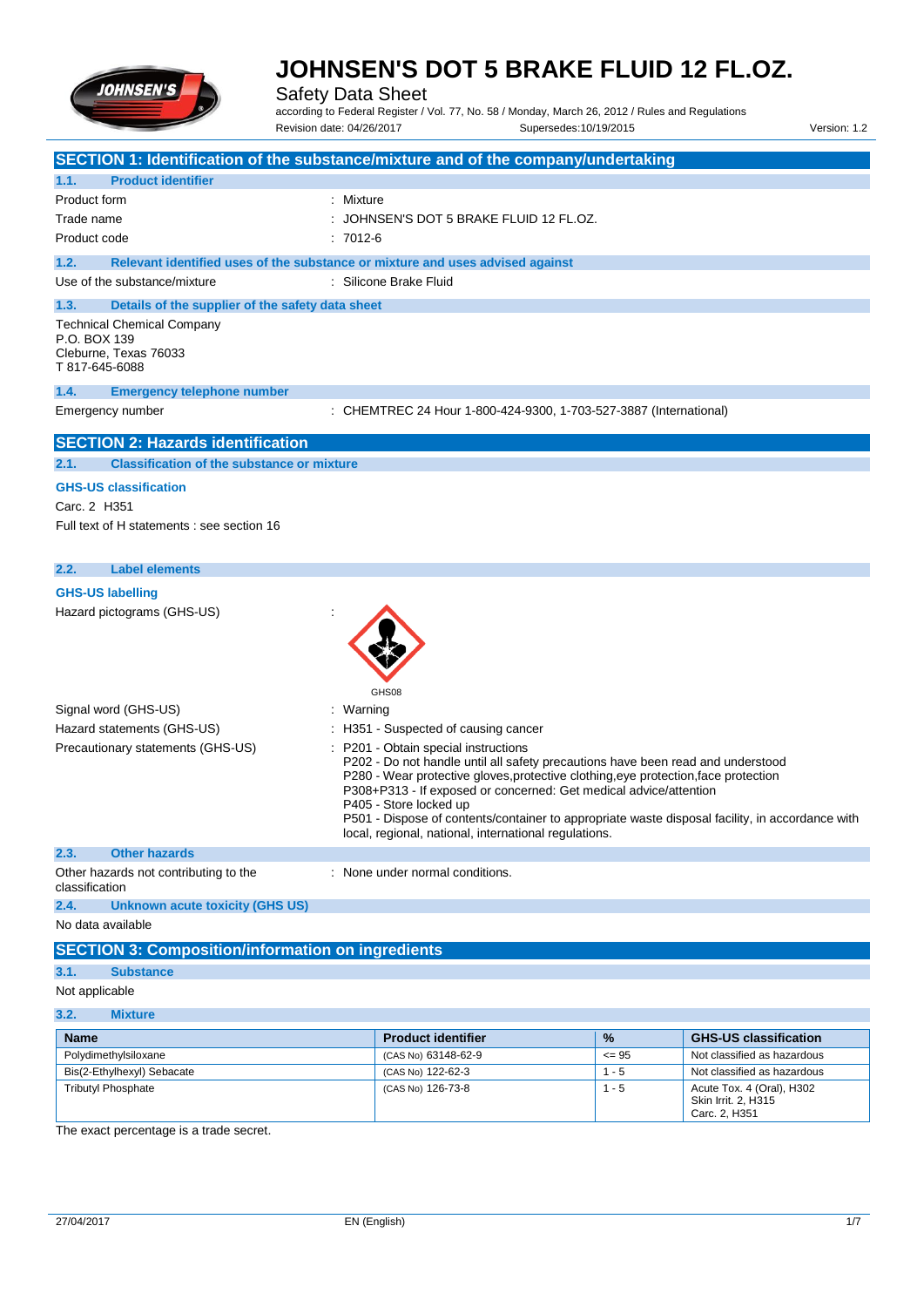# Safety Data Sheet

according to Federal Register / Vol. 77, No. 58 / Monday, March 26, 2012 / Rules and Regulations

| <b>SECTION 4: First aid measures</b>                                                                    |                                                                                                                                                                                                                                                                                                                                                                        |
|---------------------------------------------------------------------------------------------------------|------------------------------------------------------------------------------------------------------------------------------------------------------------------------------------------------------------------------------------------------------------------------------------------------------------------------------------------------------------------------|
| <b>Description of first aid measures</b><br>4.1.                                                        |                                                                                                                                                                                                                                                                                                                                                                        |
| First-aid measures general                                                                              | : Never give anything by mouth to an unconscious person. If you feel unwell, seek medical<br>advice (show the label where possible). Suspected of causing cancer.                                                                                                                                                                                                      |
| First-aid measures after inhalation                                                                     | Allow breathing of fresh air. Allow the victim to rest.                                                                                                                                                                                                                                                                                                                |
| First-aid measures after skin contact                                                                   | Wash with plenty of soap and water. Wash contaminated clothing before reuse. If skin irritation<br>occurs: Get medical advice/attention.                                                                                                                                                                                                                               |
| First-aid measures after eye contact                                                                    | Rinse immediately with plenty of water. Obtain medical attention if pain, blinking or redness<br>persist.                                                                                                                                                                                                                                                              |
| First-aid measures after ingestion                                                                      | Rinse mouth. Do NOT induce vomiting. Obtain emergency medical attention.                                                                                                                                                                                                                                                                                               |
| 4.2.<br>Most important symptoms and effects, both acute and delayed                                     |                                                                                                                                                                                                                                                                                                                                                                        |
| Symptoms/injuries                                                                                       | : If you feel unwell, seek medical advice.                                                                                                                                                                                                                                                                                                                             |
| Symptoms/injuries after inhalation                                                                      | : Coughing. May cause allergy or asthma symptoms or breathing difficulties if inhaled.                                                                                                                                                                                                                                                                                 |
| Symptoms/injuries after skin contact                                                                    | Itching. Red skin. Skin rash/inflammation.                                                                                                                                                                                                                                                                                                                             |
| Symptoms/injuries after eye contact                                                                     | : Irritation of the eye tissue. Inflammation/damage of the eye tissue. Redness of the eye tissue.                                                                                                                                                                                                                                                                      |
| 4.3.                                                                                                    | Indication of any immediate medical attention and special treatment needed                                                                                                                                                                                                                                                                                             |
| No additional information available                                                                     |                                                                                                                                                                                                                                                                                                                                                                        |
| <b>SECTION 5: Firefighting measures</b>                                                                 |                                                                                                                                                                                                                                                                                                                                                                        |
| <b>Extinguishing media</b><br>5.1.                                                                      |                                                                                                                                                                                                                                                                                                                                                                        |
| Suitable extinguishing media                                                                            | : Foam. Dry powder. Carbon dioxide. Water spray. Sand.                                                                                                                                                                                                                                                                                                                 |
| Unsuitable extinguishing media                                                                          | : Do not use a heavy water stream.                                                                                                                                                                                                                                                                                                                                     |
| 5.2.<br>Special hazards arising from the substance or mixture                                           |                                                                                                                                                                                                                                                                                                                                                                        |
| No additional information available                                                                     |                                                                                                                                                                                                                                                                                                                                                                        |
| 5.3.<br><b>Advice for firefighters</b>                                                                  |                                                                                                                                                                                                                                                                                                                                                                        |
| Firefighting instructions                                                                               | : Use water spray or fog for cooling exposed containers. Exercise caution when fighting any<br>chemical fire. Prevent fire-fighting water from entering environment.                                                                                                                                                                                                   |
| Protection during firefighting                                                                          | : Do not enter fire area without proper protective equipment, including respiratory protection.                                                                                                                                                                                                                                                                        |
| <b>SECTION 6: Accidental release measures</b>                                                           |                                                                                                                                                                                                                                                                                                                                                                        |
| Personal precautions, protective equipment and emergency procedures<br>6.1.                             |                                                                                                                                                                                                                                                                                                                                                                        |
| General measures                                                                                        | : Remove ignition sources.                                                                                                                                                                                                                                                                                                                                             |
| 6.1.1.<br>For non-emergency personnel                                                                   |                                                                                                                                                                                                                                                                                                                                                                        |
| Protective equipment                                                                                    | : Gloves. Safety glasses.                                                                                                                                                                                                                                                                                                                                              |
| Emergency procedures                                                                                    | Evacuate unnecessary personnel.                                                                                                                                                                                                                                                                                                                                        |
| 6.1.2.<br>For emergency responders                                                                      |                                                                                                                                                                                                                                                                                                                                                                        |
| Protective equipment                                                                                    | : Equip cleanup crew with proper protection.                                                                                                                                                                                                                                                                                                                           |
| Emergency procedures                                                                                    | : Ventilate area.                                                                                                                                                                                                                                                                                                                                                      |
| 6.2.<br><b>Environmental precautions</b>                                                                |                                                                                                                                                                                                                                                                                                                                                                        |
| Prevent entry to sewers and public waters. Notify authorities if liquid enters sewers or public waters. |                                                                                                                                                                                                                                                                                                                                                                        |
| 6.3.<br>Methods and material for containment and cleaning up                                            |                                                                                                                                                                                                                                                                                                                                                                        |
| For containment                                                                                         | : Dam up the liquid spill. Contain released substance, pump into suitable containers. Plug the<br>leak, cut off the supply.                                                                                                                                                                                                                                            |
| Methods for cleaning up                                                                                 | Soak up spills with inert solids, such as clay or diatomaceous earth as soon as possible. Collect<br>spillage. Store away from other materials.                                                                                                                                                                                                                        |
| <b>Reference to other sections</b><br>6.4.                                                              |                                                                                                                                                                                                                                                                                                                                                                        |
| See Heading 8. Exposure controls and personal protection.                                               |                                                                                                                                                                                                                                                                                                                                                                        |
| <b>SECTION 7: Handling and storage</b>                                                                  |                                                                                                                                                                                                                                                                                                                                                                        |
| <b>Precautions for safe handling</b><br>7.1.                                                            |                                                                                                                                                                                                                                                                                                                                                                        |
| Precautions for safe handling                                                                           | : Wash hands and other exposed areas with mild soap and water before eating, drinking or<br>smoking and when leaving work. Provide good ventilation in process area to prevent formation<br>of vapour. Obtain special instructions . Do not handle until all safety precautions have been<br>read and understood.                                                      |
| Hygiene measures                                                                                        | Do not eat, drink or smoke when using this product. Wash affected areas thoroughly after<br>handling. Wash contaminated clothing before reuse. Wash hands and other exposed areas<br>with mild soap and water before eating, drinking or smoking and when leaving work. Always<br>wash hands after handling the product. Remove contaminated clothes. Separate working |

clothes from town clothes. Launder separately.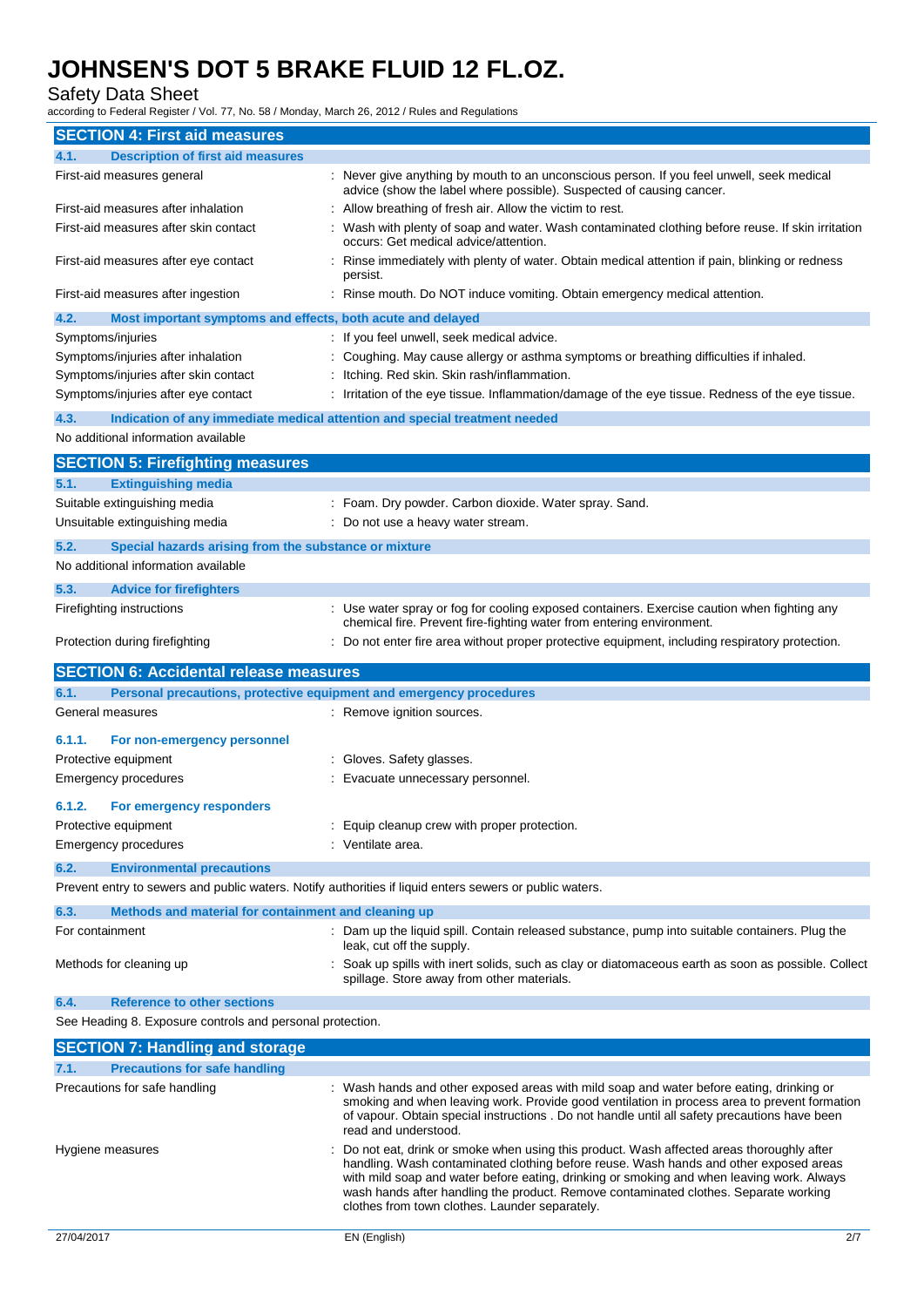Safety Data Sheet

according to Federal Register / Vol. 77, No. 58 / Monday, March 26, 2012 / Rules and Regulations

| 7.2.<br>Conditions for safe storage, including any incompatibilities |                                                                                                                                                                     |
|----------------------------------------------------------------------|---------------------------------------------------------------------------------------------------------------------------------------------------------------------|
| <b>Technical measures</b>                                            | : Proper grounding procedures to avoid static electricity should be followed. Ground/bond<br>container and receiving equipment. Comply with applicable regulations. |
| Storage conditions                                                   | : Keep only in the original container in a cool, well ventilated place away from : Keep container<br>closed when not in use.                                        |
| Incompatible products                                                | : Strong bases. Strong acids.                                                                                                                                       |
| Incompatible materials                                               | : Sources of ignition. Direct sunlight.                                                                                                                             |
| 7.3.<br><b>Specific end use(s)</b>                                   |                                                                                                                                                                     |

Follow Label Directions.

### **SECTION 8: Exposure controls/personal protection**

|                             | <b>Control parameters</b> |  |          |               |        |
|-----------------------------|---------------------------|--|----------|---------------|--------|
|                             |                           |  |          |               |        |
| $\mathbf{v}$ . $\mathbf{r}$ | <b>Exposure controls</b>  |  |          |               |        |
|                             |                           |  | $\cdots$ | $-1.11 - 1.1$ | $\sim$ |

- Appropriate engineering controls : Local exhaust venilation, vent hoods . Ensure good ventilation of the work station.
- Personal protective equipment : Gloves. Safety glasses. Avoid all unnecessary exposure.



| Materials for protective clothing | : GIVE EXCELLENT RESISTANCE:                    |
|-----------------------------------|-------------------------------------------------|
| Hand protection                   | : Wear protective gloves.                       |
| Eye protection                    | : Chemical goggles or safety glasses.           |
| Skin and body protection          | : Wear suitable protective clothing.            |
| Respiratory protection            | : Wear appropriate mask.                        |
| Environmental exposure controls   | : Avoid release to the environment.             |
| Consumer exposure controls        | : Avoid contact during pregnancy/while nursing. |
| Other information                 | : Do not eat, drink or smoke during use.        |
|                                   |                                                 |

# **SECTION 9: Physical and chemical properties**

| Information on basic physical and chemical properties<br>9.1. |                           |     |
|---------------------------------------------------------------|---------------------------|-----|
| Physical state                                                | : Liquid                  |     |
| Appearance                                                    | : Liquid.                 |     |
| Colour                                                        | Violet.                   |     |
| Odour                                                         | Mild.                     |     |
| Odour threshold                                               | No data available         |     |
| рH                                                            | No data available         |     |
| Relative evaporation rate (butylacetate=1)                    | : No data available       |     |
| Melting point                                                 | No data available         |     |
| Freezing point                                                | No data available         |     |
| Boiling point                                                 | No data available         |     |
| Flash point                                                   | >206 °C                   |     |
| Auto-ignition temperature                                     | : No data available       |     |
| Decomposition temperature                                     | No data available         |     |
| Flammability (solid, gas)                                     | No data available         |     |
| Vapour pressure                                               | No data available         |     |
| Relative vapour density at 20 °C                              | No data available         |     |
| Relative density                                              | : 0.97                    |     |
| Solubility                                                    | Insoluble in water.       |     |
| Log Pow                                                       | No data available         |     |
| Log Kow                                                       | No data available         |     |
| Viscosity, kinematic                                          | : $> 1.3$ cSt @ 100 deg C |     |
| Viscosity, dynamic                                            | No data available         |     |
| <b>Explosive properties</b>                                   | No data available         |     |
| Oxidising properties                                          | No data available         |     |
| <b>Explosive limits</b>                                       | : No data available       |     |
| <b>Other information</b><br>9.2.                              |                           |     |
| VOC content                                                   | $: 0\%$                   |     |
| 27/04/2017                                                    | EN (English)              | 3/7 |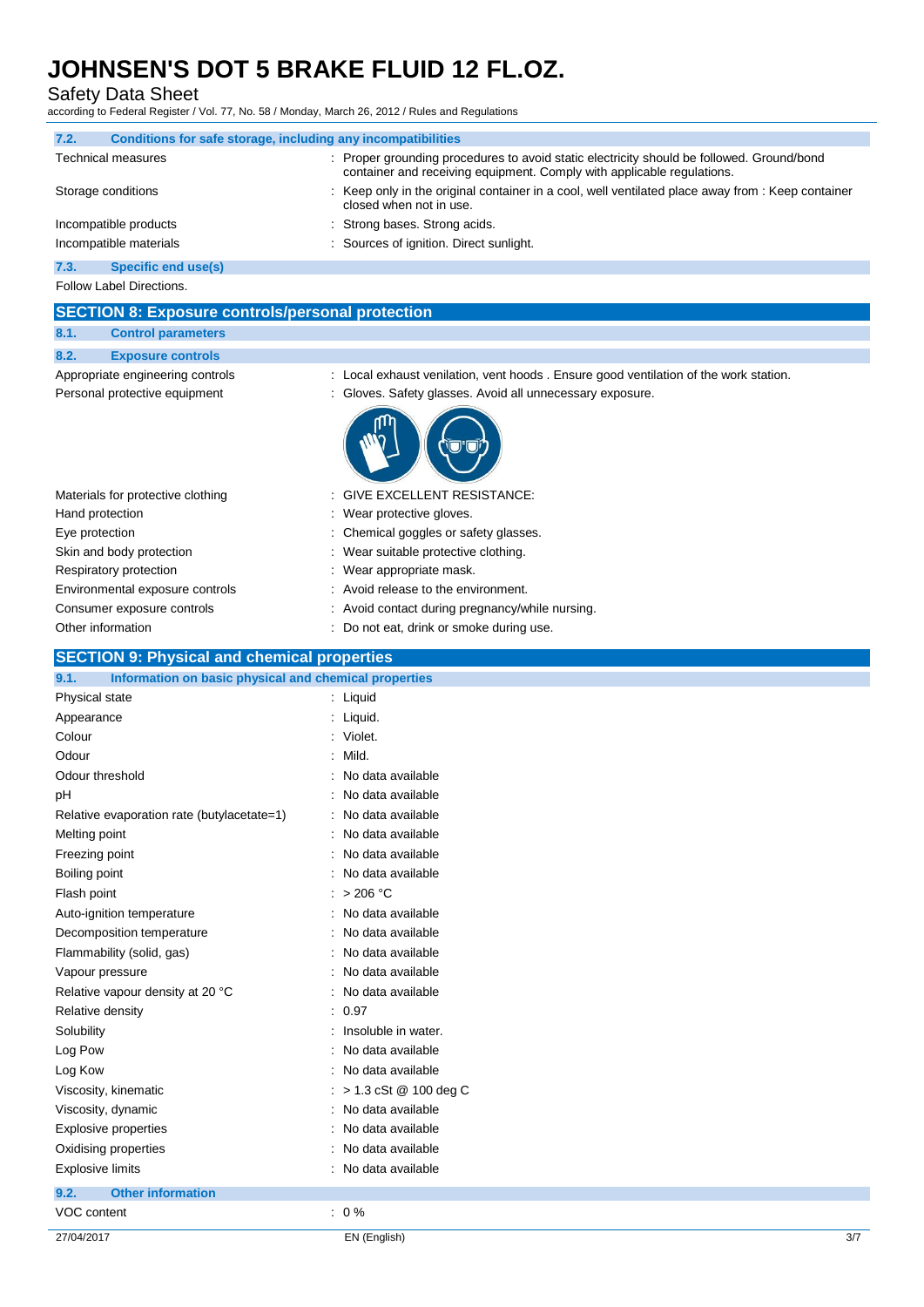Safety Data Sheet

according to Federal Register / Vol. 77, No. 58 / Monday, March 26, 2012 / Rules and Regulations

|                  | <b>SECTION 10: Stability and reactivity</b>          |
|------------------|------------------------------------------------------|
| 10.1.            | <b>Reactivity</b>                                    |
|                  | No additional information available                  |
| 10.2.            | <b>Chemical stability</b>                            |
| Not established. |                                                      |
| 10.3.            | <b>Possibility of hazardous reactions</b>            |
| Not established. |                                                      |
| 10.4.            | <b>Conditions to avoid</b>                           |
|                  | Direct sunlight. Extremely high or low temperatures. |
| 10.5.            | <b>Incompatible materials</b>                        |
|                  | Strong acids. Strong bases.                          |
| 10.6.            | <b>Hazardous decomposition products</b>              |
|                  | Toxic fume Carbon monoxide. Carbon dioxide.          |

### **SECTION 11: Toxicological information**

#### **11.1. Information on toxicological effects**

| Acute toxicity |  |
|----------------|--|
|----------------|--|

: Not classified as hazardous

| Polydimethylsiloxane (63148-62-9)                      |                                                                                                 |
|--------------------------------------------------------|-------------------------------------------------------------------------------------------------|
| LD50 oral rat                                          | > 15400 mg/kg bodyweight (Rat; Literature study)                                                |
| LD50 dermal rabbit                                     | > 2000 mg/kg bodyweight (Rabbit; Literature study)                                              |
| Bis(2-Ethylhexyl) Sebacate (122-62-3)                  |                                                                                                 |
| LD50 oral rat                                          | > 2000 mg/kg (Rat)                                                                              |
| Tributyl Phosphate (126-73-8)                          |                                                                                                 |
| LD50 oral rat                                          | 1552 mg/kg (Rat; Other; Experimental value)                                                     |
| LD50 dermal rabbit                                     | > 3100 mg/kg (Rabbit; Experimental value; Other)                                                |
| LC50 inhalation rat (mg/l)                             | > 4242 mg/l/4h (Rat; Experimental value)                                                        |
| Skin corrosion/irritation                              | Not classified as hazardous                                                                     |
| Serious eye damage/irritation                          | Not classified as hazardous                                                                     |
| Respiratory or skin sensitisation                      | Not classified as hazardous                                                                     |
| Germ cell mutagenicity                                 | Not classified as hazardous Based on available data, the classification criteria are not met    |
| Carcinogenicity                                        | Suspected of causing cancer.                                                                    |
| Reproductive toxicity                                  | Not classified as hazardous                                                                     |
| Specific target organ toxicity (single exposure)       | : Not classified as hazardous                                                                   |
| Specific target organ toxicity (repeated<br>exposure)  | : Not classified as hazardous                                                                   |
| Aspiration hazard                                      | Not classified as hazardous                                                                     |
| Potential adverse human health effects and<br>symptoms | Based on available data, the classification criteria are not met.                               |
| Symptoms/injuries after inhalation                     | Coughing. May cause allergy or asthma symptoms or breathing difficulties if inhaled.            |
| Symptoms/injuries after skin contact                   | Itching. Red skin. Skin rash/inflammation.                                                      |
| Symptoms/injuries after eye contact                    | Irritation of the eye tissue. Inflammation/damage of the eye tissue. Redness of the eye tissue. |

### **SECTION 12: Ecological information**

**12.1. Toxicity**

| Polydimethylsiloxane (63148-62-9)             |                                                                               |
|-----------------------------------------------|-------------------------------------------------------------------------------|
| LC50 fish 1                                   | 350 mg/l (LC50; 96 h; Pleuronectes platessa)                                  |
| EC50 Daphnia 1                                | > 200 mg/l (LC50; 48 h; Daphnia magna)                                        |
| Tributyl Phosphate (126-73-8)                 |                                                                               |
| LC50 fish 2                                   | 4.2 - 11.8 mg/l (LC50; 96 h; Oncorhynchus mykiss; Static system; Fresh water) |
| EC50 Daphnia 2                                | 3.65 mg/l (EC50; 48 h; Daphnia magna)                                         |
| Threshold limit algae 2                       | 2.8 mg/l (ErC50; DIN 38412-9; 72 h; Desmodesmus subspicatus; Fresh water)     |
| <b>Persistence and degradability</b><br>12.2. |                                                                               |
| JOHNSEN'S DOT 5 BRAKE FLUID 12 FL.OZ.         |                                                                               |
| Persistence and degradability                 | Not established.                                                              |
|                                               |                                                                               |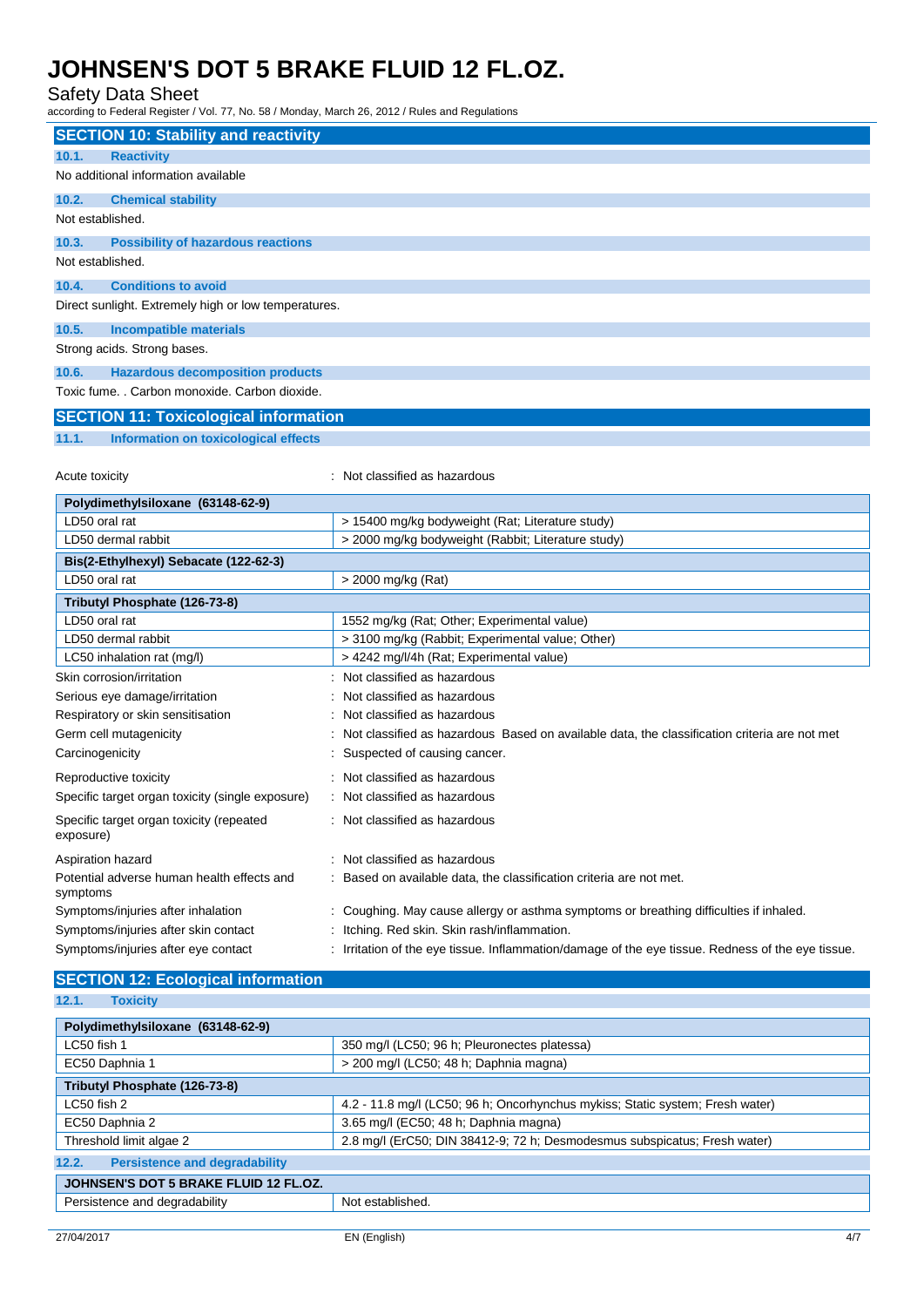# Safety Data Sheet

according to Federal Register / Vol. 77, No. 58 / Monday, March 26, 2012 / Rules and Regulations

| Polydimethylsiloxane (63148-62-9)          |                                                  |                                                                                                                                                                                                                                                                  |
|--------------------------------------------|--------------------------------------------------|------------------------------------------------------------------------------------------------------------------------------------------------------------------------------------------------------------------------------------------------------------------|
| Persistence and degradability              |                                                  | Biodegradability in water: no data available. Forming sediments in water. Biodegradable in the<br>soil. No (test) data on mobility of the substance available.                                                                                                   |
| Bis(2-Ethylhexyl) Sebacate (122-62-3)      |                                                  |                                                                                                                                                                                                                                                                  |
| Persistence and degradability              |                                                  | Readily biodegradable in water.                                                                                                                                                                                                                                  |
| Tributyl Phosphate (126-73-8)              |                                                  |                                                                                                                                                                                                                                                                  |
| Persistence and degradability              |                                                  | Readily biodegradable in water. No (test)data on mobility of the substance available.                                                                                                                                                                            |
| 12.3.<br><b>Bioaccumulative potential</b>  |                                                  |                                                                                                                                                                                                                                                                  |
|                                            | JOHNSEN'S DOT 5 BRAKE FLUID 12 FL.OZ.            |                                                                                                                                                                                                                                                                  |
| Bioaccumulative potential                  |                                                  | Not established.                                                                                                                                                                                                                                                 |
| Polydimethylsiloxane (63148-62-9)          |                                                  |                                                                                                                                                                                                                                                                  |
| Bioaccumulative potential                  |                                                  | Not bioaccumulative.                                                                                                                                                                                                                                             |
| Bis(2-Ethylhexyl) Sebacate (122-62-3)      |                                                  |                                                                                                                                                                                                                                                                  |
| Bioaccumulative potential                  |                                                  | No bioaccumulation data available.                                                                                                                                                                                                                               |
| Tributyl Phosphate (126-73-8)              |                                                  |                                                                                                                                                                                                                                                                  |
| BCF fish 1                                 |                                                  | 5.5 - 20 (BCF; OECD 305: Bioconcentration: Flow-Through Fish Test; 6 weeks; Cyprinus                                                                                                                                                                             |
|                                            |                                                  | carpio; Semi-static system; Fresh water; Experimental value; Fresh weight)                                                                                                                                                                                       |
| Log Pow                                    |                                                  | 4 (Experimental value; US EPA)                                                                                                                                                                                                                                   |
| Bioaccumulative potential                  |                                                  | Low potential for bioaccumulation (BCF $<$ 500).                                                                                                                                                                                                                 |
| 12.4.<br><b>Mobility in soil</b>           |                                                  |                                                                                                                                                                                                                                                                  |
| Polydimethylsiloxane (63148-62-9)          |                                                  |                                                                                                                                                                                                                                                                  |
| Ecology - soil                             |                                                  | Not toxic to plants.                                                                                                                                                                                                                                             |
| Tributyl Phosphate (126-73-8)              |                                                  |                                                                                                                                                                                                                                                                  |
| Surface tension                            |                                                  | 0.029 N/m (20 $°C$ )                                                                                                                                                                                                                                             |
| 12.5.<br><b>Other adverse effects</b>      |                                                  |                                                                                                                                                                                                                                                                  |
| Other information                          |                                                  | : Avoid release to the environment.                                                                                                                                                                                                                              |
|                                            |                                                  |                                                                                                                                                                                                                                                                  |
|                                            | <b>SECTION 13: Disposal considerations</b>       |                                                                                                                                                                                                                                                                  |
| 13.1.<br><b>Waste treatment methods</b>    |                                                  |                                                                                                                                                                                                                                                                  |
| Product/Packaging disposal recommendations |                                                  | Dispose in a safe manner in accordance with local/national regulations. Dispose of<br>contents/container to appropriate waste disposal facility, in accordance with local, regional,<br>national, international regulations. . Avoid release to the environment. |
| Ecology - waste materials                  |                                                  | : Avoid release to the environment.                                                                                                                                                                                                                              |
| <b>SECTION 14: Transport information</b>   |                                                  |                                                                                                                                                                                                                                                                  |
|                                            | In accordance with ADR / RID / IMDG / IATA / ADN |                                                                                                                                                                                                                                                                  |
| US DOT (ground):                           | Not Regulated,                                   |                                                                                                                                                                                                                                                                  |
| ICAO/IATA (air):                           | Not Regulated,                                   |                                                                                                                                                                                                                                                                  |
| IMO/IMDG (water):                          | Not Regulated,                                   |                                                                                                                                                                                                                                                                  |
|                                            |                                                  |                                                                                                                                                                                                                                                                  |
|                                            |                                                  |                                                                                                                                                                                                                                                                  |
| 14.2.<br><b>UN proper shipping name</b>    |                                                  |                                                                                                                                                                                                                                                                  |
| Proper Shipping Name (DOT)                 |                                                  | : Not Regulated                                                                                                                                                                                                                                                  |
| <b>Additional information</b><br>14.3.     |                                                  |                                                                                                                                                                                                                                                                  |
| Other information                          |                                                  | : No supplementary information available.                                                                                                                                                                                                                        |
|                                            |                                                  |                                                                                                                                                                                                                                                                  |
| <b>Overland transport</b>                  |                                                  |                                                                                                                                                                                                                                                                  |
| No additional information available        |                                                  |                                                                                                                                                                                                                                                                  |
| <b>Transport by sea</b>                    |                                                  |                                                                                                                                                                                                                                                                  |
| No additional information available        |                                                  |                                                                                                                                                                                                                                                                  |
| Air transport                              |                                                  |                                                                                                                                                                                                                                                                  |
| No additional information available        |                                                  |                                                                                                                                                                                                                                                                  |
|                                            |                                                  |                                                                                                                                                                                                                                                                  |
|                                            | <b>SECTION 15: Regulatory information</b>        |                                                                                                                                                                                                                                                                  |
| 15.1. US Federal regulations               |                                                  |                                                                                                                                                                                                                                                                  |
|                                            | JOHNSEN'S DOT 5 BRAKE FLUID 12 FL.OZ.            |                                                                                                                                                                                                                                                                  |
|                                            |                                                  | Listed on the United States TSCA (Toxic Substances Control Act) inventory                                                                                                                                                                                        |
| 27/04/2017                                 |                                                  | EN (English)<br>5/7                                                                                                                                                                                                                                              |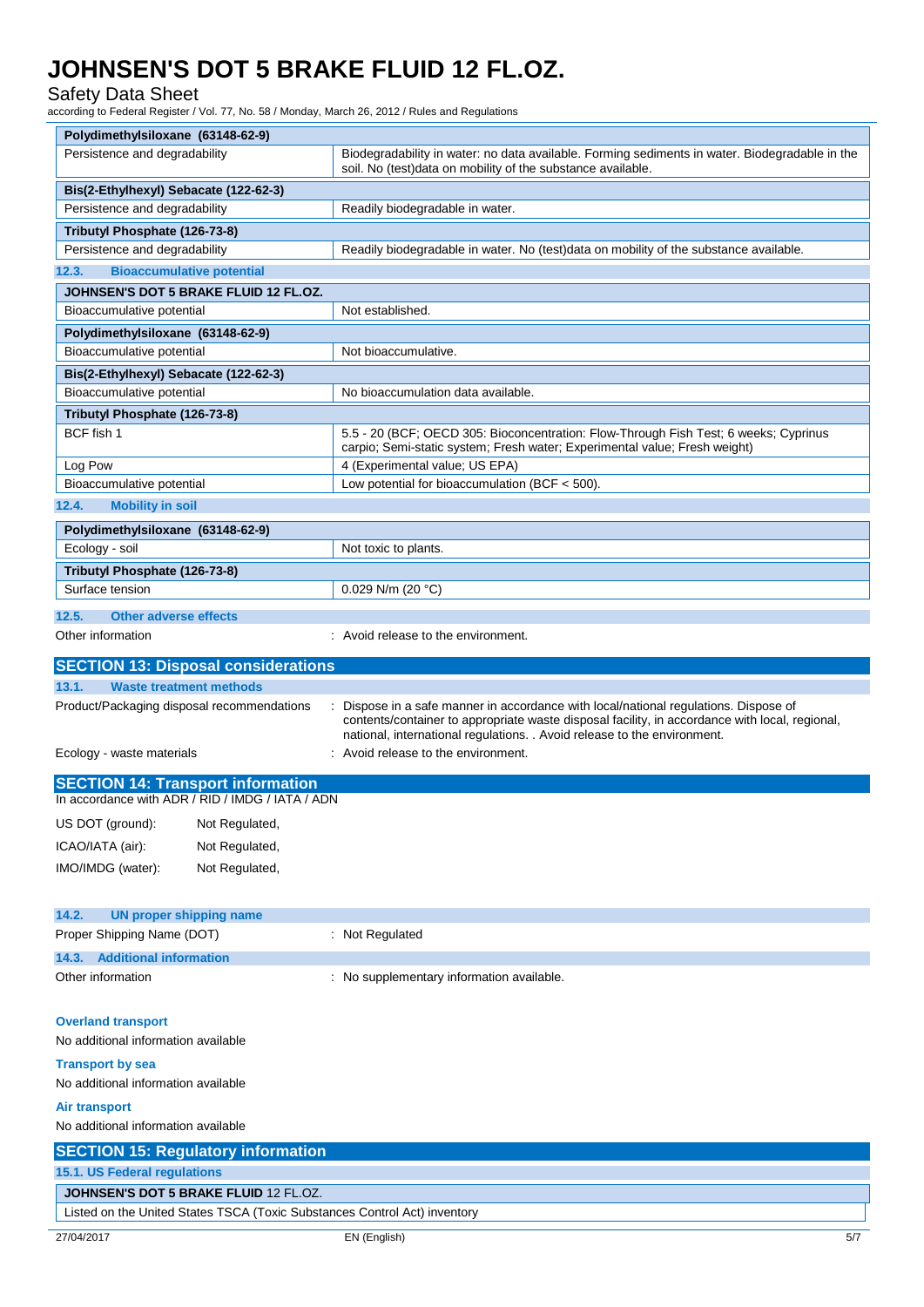Safety Data Sheet

according to Federal Register / Vol. 77, No. 58 / Monday, March 26, 2012 / Rules and Regulations

| <b>JOHNSEN'S DOT 5 BRAKE FLUID 12 FL.OZ.</b> |                                                                    |
|----------------------------------------------|--------------------------------------------------------------------|
| SARA Section 311/312 Hazard Classes          | Delayed (chronic) health hazard<br>Immediate (acute) health hazard |

#### **15.2. International regulations**

### **CANADA**

| <b>JOHNSEN'S DOT 5 BRAKE FLUID 12 FL.OZ.</b>          |                                                                               |  |  |
|-------------------------------------------------------|-------------------------------------------------------------------------------|--|--|
| Listed on the Canadian DSL (Domestic Substances List) |                                                                               |  |  |
| <b>WHMIS Classification</b>                           | Class D Division 2 Subdivision B - Toxic material causing other toxic effects |  |  |

#### **EU-Regulations**

# **JOHNSEN'S DOT 5 BRAKE FLUID** 12 FL.OZ.

Listed on the EEC inventory EINECS (European Inventory of Existing Commercial Chemical Substances)

#### **Classification according to Regulation (EC) No. 1272/2008 [CLP]**

# **Classification according to Directive 67/548/EEC [DSD] or 1999/45/EC [DPD]**

R52/53

Full text of R-phrases: see section 16

### **15.2.2. National regulations**

**JOHNSEN'S DOT 5 BRAKE FLUID** 12 FL.OZ.

Listed on KECI (Korean Existing Chemicals Inventory) Listed on the AICS (Australian Inventory of Chemical Substances) Listed on the Japanese ENCS (Existing & New Chemical Substances) inventory Listed on the Korean ECL (Existing Chemicals List)

# **15.3. US State regulations**

| JOHNSEN'S DOT 5 BRAKE FLUID 12 FL.OZ.                                       |                                                                          |                                                                              |                                                                            |                                      |  |  |
|-----------------------------------------------------------------------------|--------------------------------------------------------------------------|------------------------------------------------------------------------------|----------------------------------------------------------------------------|--------------------------------------|--|--|
| U.S. - California - Proposition 65 - Carcinogens List                       |                                                                          | <b>No</b>                                                                    |                                                                            |                                      |  |  |
| U.S. - California - Proposition 65 - Developmental<br>Toxicity              |                                                                          | <b>No</b>                                                                    |                                                                            |                                      |  |  |
| U.S. - California - Proposition 65 - Reproductive<br>Toxicity - Female      |                                                                          | <b>No</b>                                                                    |                                                                            |                                      |  |  |
| U.S. - California - Proposition 65 - Reproductive<br><b>Toxicity - Male</b> |                                                                          | <b>No</b>                                                                    |                                                                            |                                      |  |  |
| Polydimethylsiloxane (63148-62-9)                                           |                                                                          |                                                                              |                                                                            |                                      |  |  |
| U.S. - California -<br>Proposition 65 -<br>Carcinogens List                 | U.S. - California -<br>Proposition 65 -<br><b>Developmental Toxicity</b> | U.S. - California -<br>Proposition 65 -<br>Reproductive Toxicity -<br>Female | U.S. - California -<br>Proposition 65 -<br>Reproductive Toxicity -<br>Male | Non-significant risk level<br>(NSRL) |  |  |
| No                                                                          | No                                                                       | No                                                                           | No                                                                         |                                      |  |  |
| Bis(2-Ethylhexyl) Sebacate (122-62-3)                                       |                                                                          |                                                                              |                                                                            |                                      |  |  |
| U.S. California -<br>Proposition 65 -<br>Carcinogens List                   | U.S. - California -<br>Proposition 65 -<br><b>Developmental Toxicity</b> | U.S. - California -<br>Proposition 65 -<br>Reproductive Toxicity -<br>Female | U.S. - California -<br>Proposition 65 -<br>Reproductive Toxicity -<br>Male | Non-significant risk level<br>(NSRL) |  |  |
| <b>No</b>                                                                   | <b>No</b>                                                                | <b>No</b>                                                                    | <b>No</b>                                                                  |                                      |  |  |
| Tributyl Phosphate (126-73-8)                                               |                                                                          |                                                                              |                                                                            |                                      |  |  |
| U.S. California -<br>Proposition 65 -<br>Carcinogens List                   | U.S. - California -<br>Proposition 65 -<br>Developmental Toxicity        | U.S. - California -<br>Proposition 65 -<br>Reproductive Toxicity -<br>Female | U.S. - California -<br>Proposition 65 -<br>Reproductive Toxicity -<br>Male | Non-significant risk level<br>(NSRL) |  |  |
| <b>No</b>                                                                   | No                                                                       | No                                                                           | <b>No</b>                                                                  |                                      |  |  |
|                                                                             |                                                                          |                                                                              |                                                                            |                                      |  |  |

| <b>SECTION 16: Other information</b> |                            |                     |                        |  |  |  |
|--------------------------------------|----------------------------|---------------------|------------------------|--|--|--|
| Indication of changes                |                            | Revision - See : *. |                        |  |  |  |
| Other information                    |                            | None.               |                        |  |  |  |
|                                      | Full text of H-statements: |                     |                        |  |  |  |
|                                      | H302                       |                     | Harmful if swallowed   |  |  |  |
|                                      | H315                       |                     | Causes skin irritation |  |  |  |